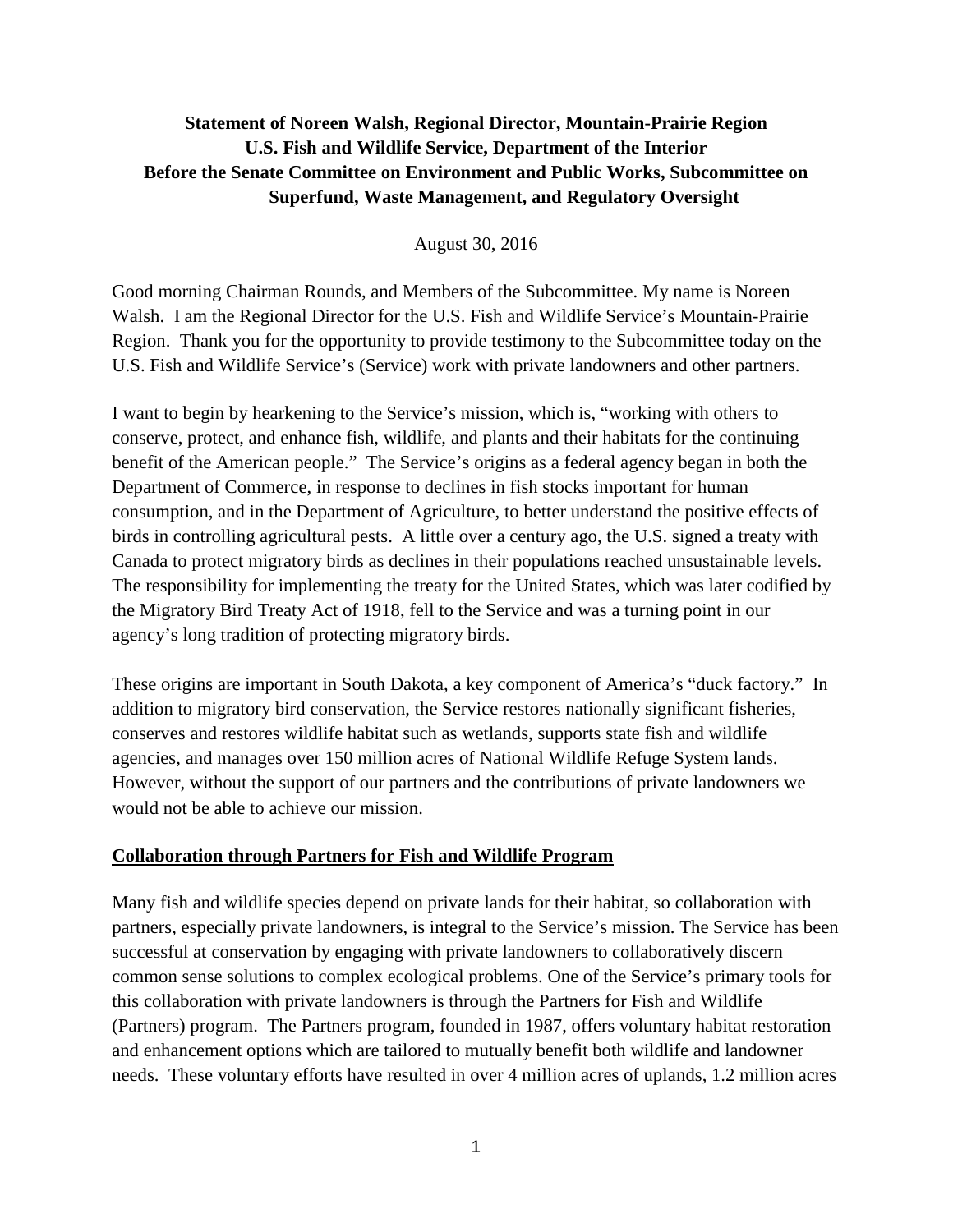of wetlands, and more than 12,500 miles of stream habitat restored and enhanced across the Nation.

In 2014, *Restoration Returns*, a report on the economic benefits of the Partners program, found that the program, nationwide, returned more than \$15 to the economy for every Federal dollar invested in the program, supporting over 3,500 jobs. The Partners program makes contributions to the economies of many rural communities and strives to harmoniously balance landowner objectives with wildlife habitat to ensure the needs of people and wildlife are met for future generations of Americans.

To date, the Partners program nationally has worked with over 50,000 landowners and collaborated with over 5,000 agency and non-governmental partners to achieve these shared successes. In spite of these achievements, every year we lose significant amounts of privatelyowned farmland, forest and open space due to the pressures of development. Conservation on private lands complements and leverages the benefits of national wildlife refuges, national parks, national forests and other protected areas by providing important fish and wildlife habitat. Ultimately, successful long-term conservation will depend on habitat restoration efforts on both public and private lands.

The Mountain-Prairie Region of the Service has one of the largest and most successful Partners programs in the Nation. In fact, the Partners program began in the Prairie Pothole Region (PPR) with wetland and grassland restoration and enhancement projects. These priority projects increased the populations of a full suite of priority waterfowl species that were important to local communities, hunters, wildlife conservationists, and tourists. These projects also helped ranchers and farmers increase the quality of their water and grass, ensuring viable agricultural operations in local communities.

The Partners program will be celebrating its 30th anniversary next year. Over the course of these 30 years, the Mountain-Prairie Region has restored and enhanced 3.2 million upland acres, 257,000 wetland acres, 2,900 miles of stream, and accomplished 250 projects that ensure fish can pass upstream. These accomplishments involved a wide variety of state, federal, tribal, and nongovernmental partnerships. These projects were made possible because of the 16,400 landowners that voluntarily partnered with the Service through the Partners program.

South Dakota has one of the largest Partners programs of any state in the Nation. Since 1987, the South Dakota Partners program has implemented 6,676 voluntary cost-share agreements with landowners throughout the state, representing over 838,000 acres of collaborative conservation on working farms and ranches. A core value of the South Dakota Partners program is to work closely with landowners to develop common sense conservation solutions that are based on strong communication and trust. The South Dakota Partners program places a high premium on streamlined project delivery as well as the ability to quickly react to the needs of landowners.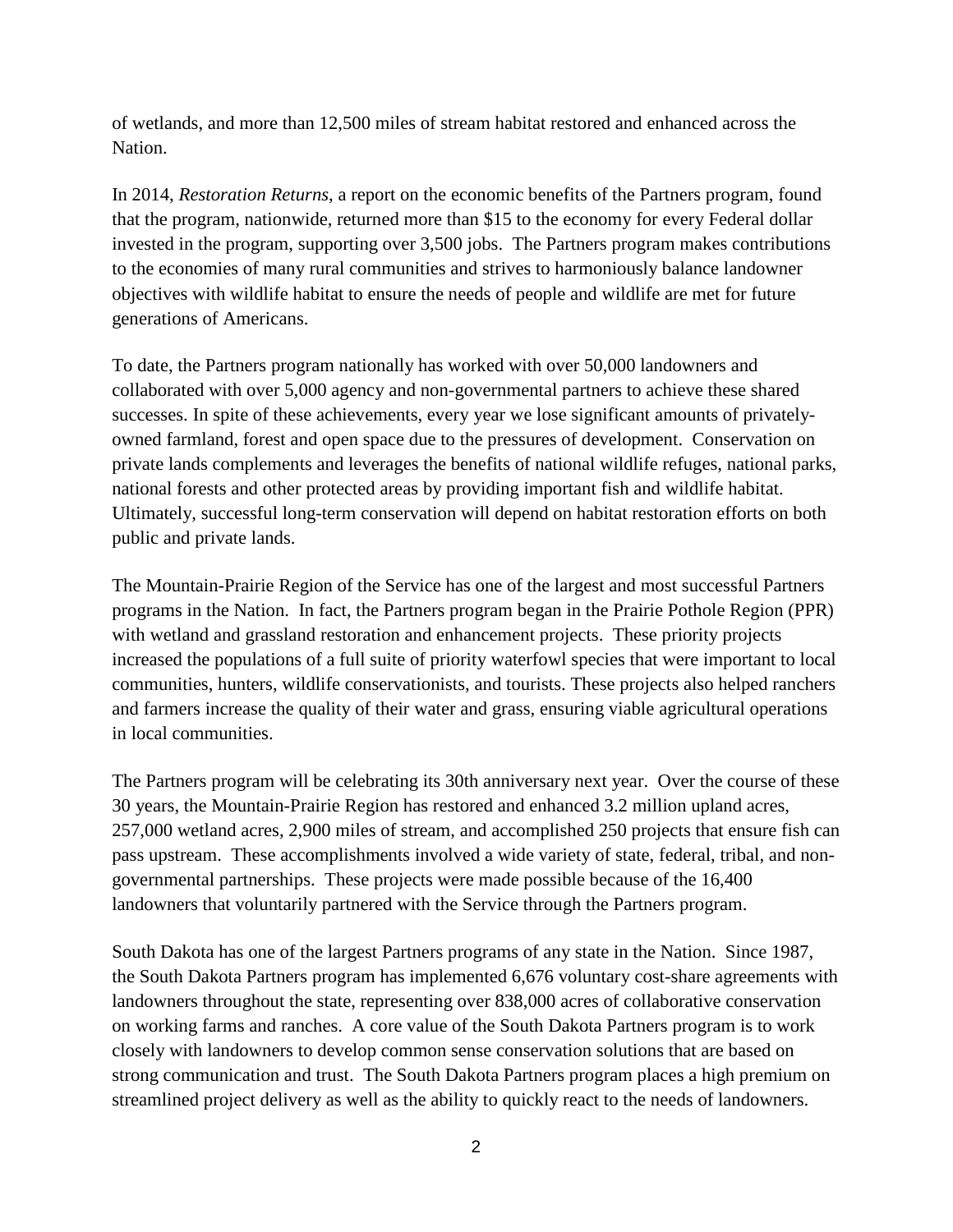For example, during the drought conditions of 2012-2013, the South Dakota Partners program quickly adapted and expedited funding for over 200 new livestock water developments to help landowners manage grasslands and maintain their cows during that difficult time.

Likewise, in recent years the South Dakota Partners program has responded to landowners' accelerated interest in grazing management and grassland restoration. Between 2014 and 2016, the program worked with 264 landowners to implement grazing management systems on over 90,000 acres to simultaneously benefit rangeland health, wildlife conservation, livestock performance, and water quality.

As one landowner with a grazing management project noted, "the Partners program partnered with me to improve our pasture management options. It was a real win-win project for us by improving our sustainability, profitability, lifestyle and natural resources for the future." As the South Dakota Partners program moves forward it will continue to focus on the program's core values of open communication, trust, and flexibility that garnered these 2003 remarks from the Sioux Falls Argus Leader Editorial Board, "a federal program that brings different interests together and works without a lot of red tape? Wonderful." Because the Partners program is based on finding mutual goals and interests, and building trust between individuals, it often results in parties exploring additional conservation opportunities, including conservation easements.

### **Conservation Easements**

South Dakota is a key state in the PPR, or "duck factory" as it is often called. The PPR stretches from Iowa to Alberta, Canada and the Dakotas are in the heart of the most productive habitat for waterfowl in the U.S. The Service recognizes the importance of this part of the country and has been working with local partners to protect this key habitat since the early 1960s.

Our strongest partners in protecting this unique American landscape are private landowners. Since the early 60s, the Service has protected over 500,000 acres of wetlands and 900,000 acres of grasslands in South Dakota alone through voluntary conservation easements with private landowners. Under the terms of these voluntary easements, farmers and ranchers are paid to keep wetlands and grasslands on their property but are able to farm the wetlands when they are dry, graze grasslands without restriction, and hay grasslands after nesting season (July 15). Without the participation and help of these landowners, we would never achieve our conservation goals and in some instances, without our easements, some ranchers would be unable to continue this great American tradition. We believe wholeheartedly in the motto, "Love the prairies? Thank a rancher."

Each of these over 13,000 voluntary easements represents a unique relationship with a farmer or rancher in South Dakota. We value each and every one of these relationships and work hard to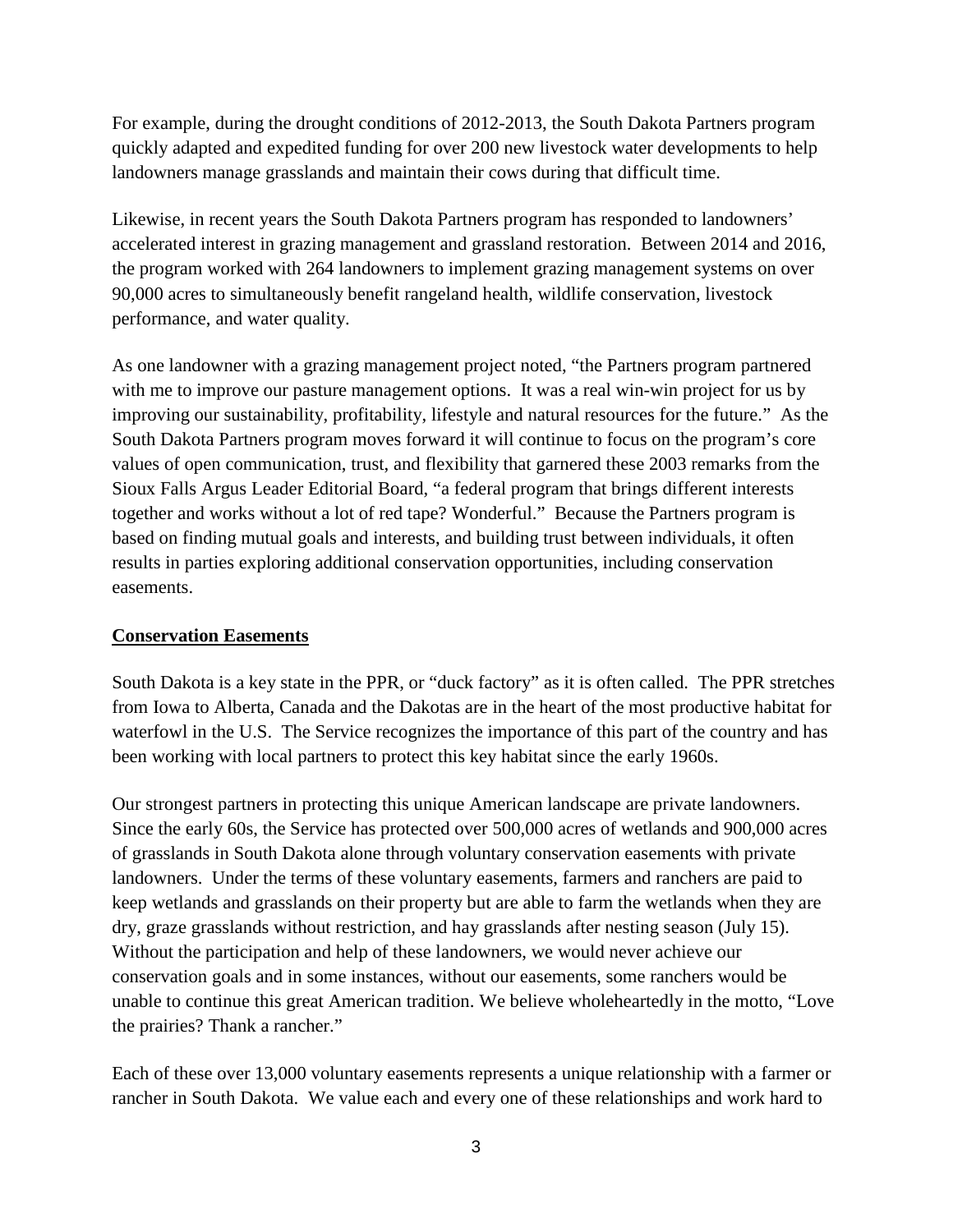maintain them. One measure of that success is the exceedingly low rate of non-compliance we see each year with easement terms, typically only around 1 percent of all of our easements. When we encounter activities that are restricted under the terms of an easement, we work hard to resolve them directly with the landowner; and in the last five years, we have only issued two violation notices. We measure the success of our easement efforts not in terms of tickets written, but by the number of restorations we achieve and problems we solve with landowners.

Another reason we feel confident that this program works for both landowners and the Service is landowner interest. We have a backlog of over 1,400 landowners (about 720 in South Dakota) who are interested in participating in voluntary conservation easements when funding becomes available.

I have had the pleasure to travel to the PPR and South Dakota on many occasions. On each trip, I make a point to visit with some of our private landowner partners. With each conversation, I walk away with a deep and profound respect for their connection with and their stewardship of this wonderful landscape. I have made several friends and many more acquaintances in the Dakotas, and our work in the prairies is one of the things I am most proud of as the Regional Director. I am also proud that I recently hosted the Service Directorate, which includes all the senior executives in the Service from around the country, in South Dakota so they could personally experience the landscape. This area is a high priority for the Service. As part of that visit, we spent several hours visiting with a group of our private landowner partners. The Service Directorate was deeply motivated by the passion of these landowners for the prairie they call home.

### **Endangered Species Act**

The Service is also charged with administering the Endangered Species Act (ESA) to ensure America's fish and wildlife heritage remains for future generations. Fortunately, in South Dakota, the number of species requiring the protection of the ESA remains relatively low. Across the nation, private landowners play a vital role conserving habitat for fish, wildlife, and plants. In fact, more than two-thirds of the nation's threatened and endangered species use habitat found on private land. If not for the efforts of private landowners, we stand to lose the rich diversity of our nation's natural heritage.

Across the country, many of our activities involve working cooperatively with landowners on voluntary actions that help ensure that species do not need the protection of the ESA. For example, in Harney County, a large, rural county in eastern Oregon, ranchers, the County Soil and Water Conservation District, and other partners developed a Candidate Conservation Agreement with Assurances (CCAA) to conserve greater sage-grouse while ensuring viable ranching operations, even in the event of a potential regulatory status change for the sage-grouse. Through communication and collaboration, the Service enrolled nearly 300,000 acres of private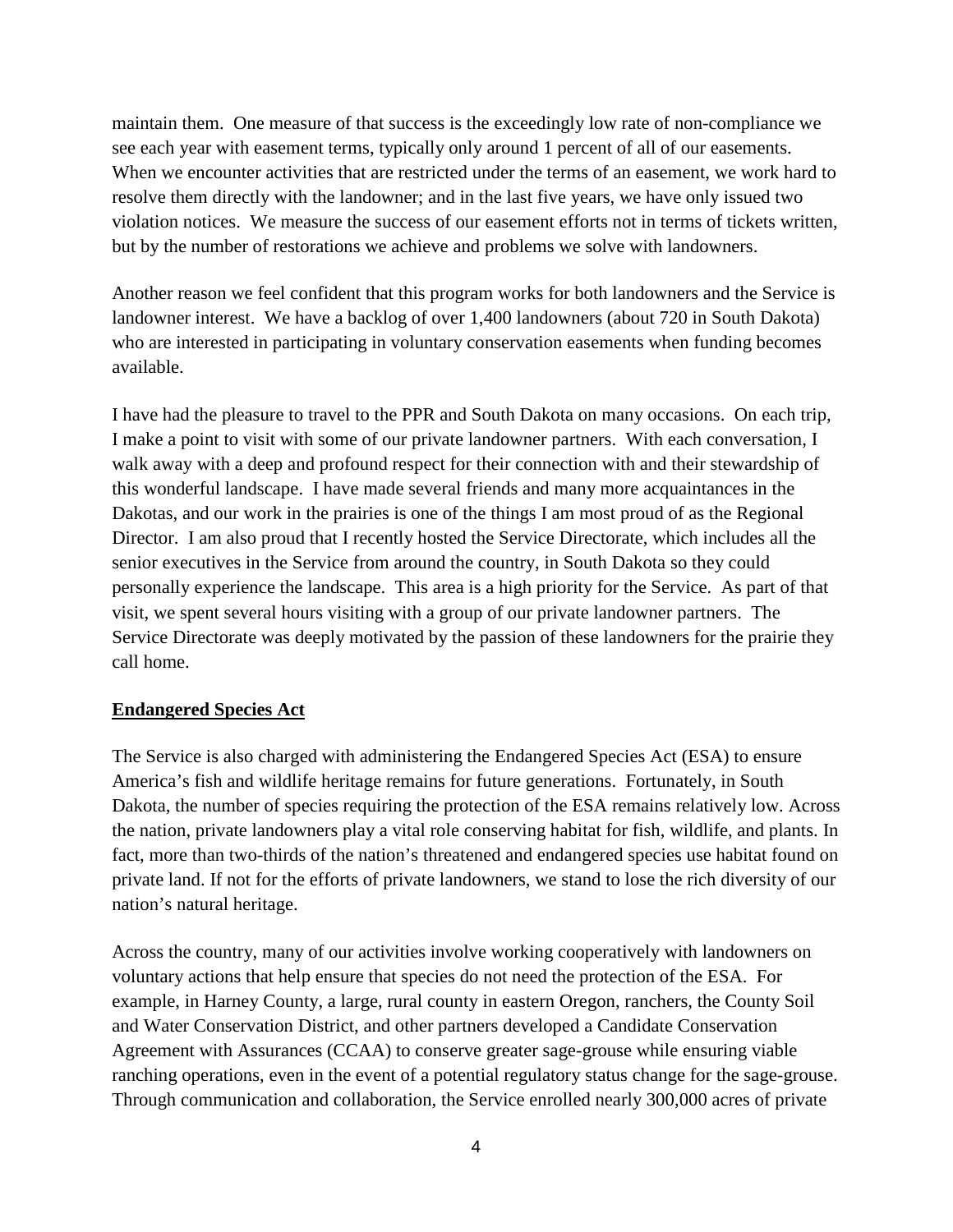lands in the CCAA, through which participating landowners will reduce threats to the sagegrouse by removing invasive cheatgrass and encroaching juniper trees, protecting sage-grouse nesting grounds, placing tags on fences as alerts to prevent in-flight collisions, and installing escape ramps for the birds in stock tanks.

The Service strongly believes that the Harney County CCAA is a model for voluntary conservation efforts on large, complex landscapes, especially on working landscapes where we are pursuing the twin goals of sustainable wildlife populations and vibrant rural communities. Similar efforts are underway in Wyoming and Montana. Mr. Tom Sharp, a Harney County rancher participating in this CCAA said, "what's good for the bird is good for the herd," pointing to the mutually beneficial relationship between well-managed grazing operations, a healthy sagebrush landscape, and his bottom line.

In September 2015, Interior Secretary Jewell, joined by a bipartisan delegation of Governors from sagebrush country, announced that the Service had determined the greater sage-grouse did not require the protections of the ESA. This determination was the result of an unprecedented effort by a constellation of public and private partners, all working to deliver effective conservation measures across an 11-state landscape spanning the Great Basin to the western Dakotas. Ultimately, this effort helped to significantly reduce threats to sage-grouse across the species' range and highlighted the value of the ESA in bringing together stakeholders to build solutions to today's most pressing wildlife conservation challenges. In the Dakotas, the states were active participants in this effort and thanks to their work, their respective fish and game agencies will continue to manage greater sage-grouse.

While a large part of the Service's decision not to list the greater sage grouse under the ESA rested on the comprehensive revisions to Bureau of Land Management and U.S. Forest Service's land management plans affecting more than half of the species' 173 million acre range, the Service also actively pursued a diverse suite of voluntary conservation efforts, including restoration of important habitat through our Partners program; development of CCAAs across the range; and, active fiscal and material support for our partners' private lands conservation programs, including the Natural Resources Conservation Service's Sage-Grouse Initiative.

Yet, despite the success of this effort in conserving greater sage-grouse, our collective work in the sagebrush must continue. Close collaboration with diverse stakeholders, including states, Tribes, sportsmen and women, and private landowners is required. To actively support this diverse and growing coalition of stakeholders in the sagebrush, the Service is investing heavily in voluntary, collaborative conservation efforts, including increasing our conservation delivery capacity on private lands in key sagebrush habitats; promoting communications among sagebrush stakeholders; supporting state-led initiatives to develop a science framework and a range-wide conservation plan; and, funding partnerships aimed at controlling invasive weeds,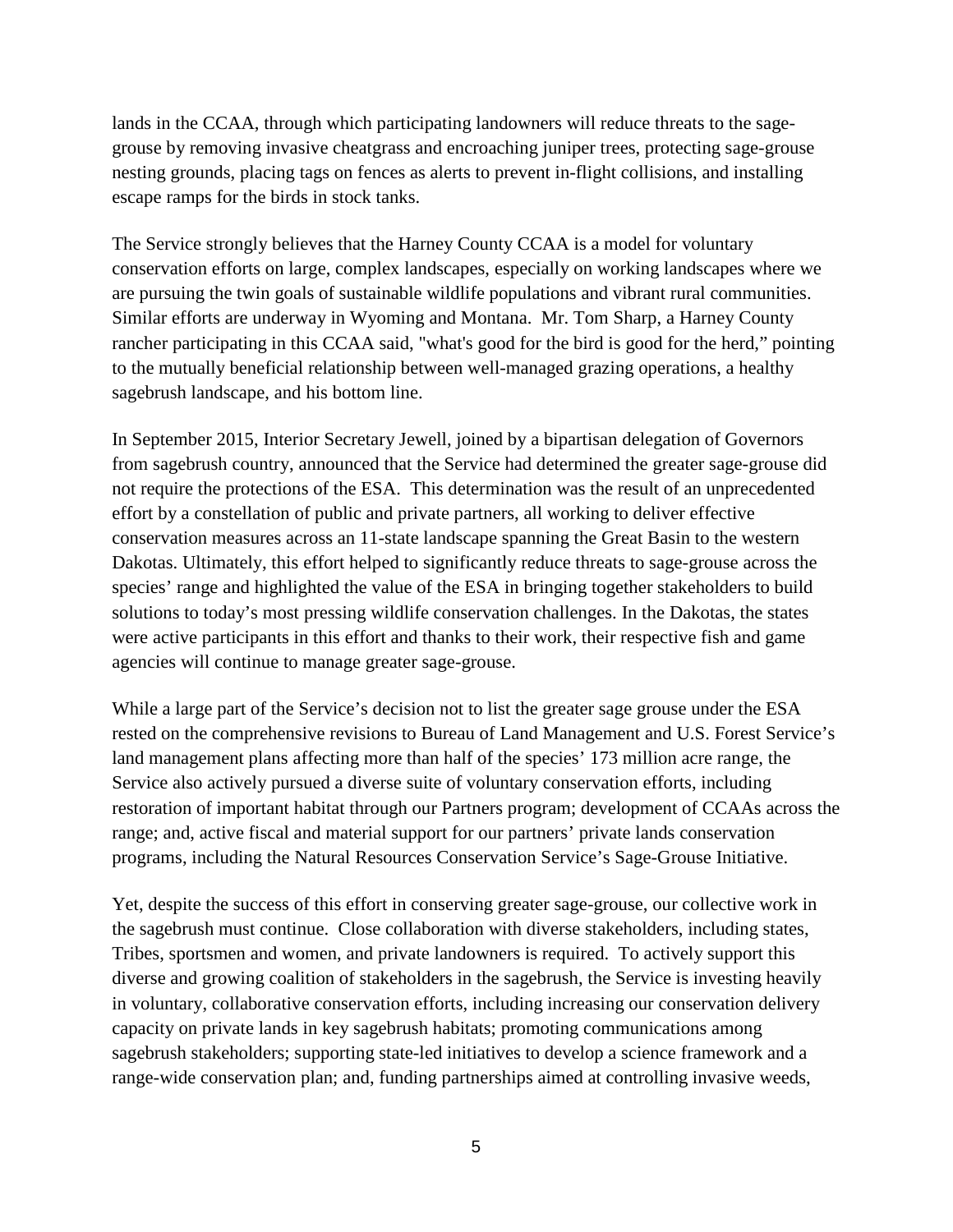which fuel too frequent rangeland fire that threatens people and wildlife in the sagebrush ecosystem.

Within recent years, the Service listed under the ESA two butterflies historically found in the Dakotas, the Dakota Skipper (as threatened) and the Poweshiek Skipperling (as endangered). The potential for these listings and the designation of critical habitat was of concern to private landowners in the Dakotas. The Service worked closely with the states and with individual private landowners to lessen that concern. Both species are only found in native grasslands, not cropland, thus flexibility for farming activities was not needed. We proposed and finalized the listing of Dakota skippers as threatened, a less protective designation than endangered, and we developed a special regulation under Section 4(d) of the ESA that allows us to lessen any prohibitions against "take" to only those necessary. Through this regulation we were able to exempt routine operations such as livestock grazing, fence and corral construction, development of watering facilities, noxious weed control, and haying after July 15. Poweshiek skipperlings were also listed as endangered at the same time, however, there are no known populations remaining in the Dakotas and thus the listing has had no impacts to private landowners in the two states.

We recognized that those landowners and Tribes who have kept intact rangelands have already done the most important thing for both of these butterflies: they have maintained grassland. As we evaluated areas for critical habitat designation, as required under the ESA, we took several steps to increase communication, lessen any unnecessary regulation, and find common ground. First, the Service held both public and individual meetings with interested landowners. We listened carefully to understand concerns and shared information about the potential listing and critical habitat designation process. In the end, in accordance with our policy, private lands that already had a voluntary conservation easement or other ongoing conservation effort, the owners of which did not want their land designated as critical habitat, were excluded from the final designation. These landowners are important partners in the maintenance of intact grasslands that support many native species. Through collaboration, it is our hope that they will remain on the land and will once again host populations of these native butterflies.

Northern Long-eared Bats (NLEB), a forest-dwelling species, were listed as threatened in 2015 due to devastating population losses from a disease called White-nose syndrome (WNS). Again, after carefully listening to all interested parties, a special rule under section 4(d) of the ESA was prepared. It confined incidental take prohibitions to only those areas inside the WNS zone where bats are impacted by disease. That is, in other areas where the disease is not present, the Service seeks to minimize regulations. Data suggests that WNS will spread throughout the range of this bat species, and regulations were promulgated to anticipate the WNS zone moving westward. Currently, a few southeastern South Dakota counties are within this zone. Even within the WNS zone, only activities that may cause take and are within a quarter mile of known hibernacula or within 150 feet of a known maternity roost tree are prohibited. Further, the 4(d) rule also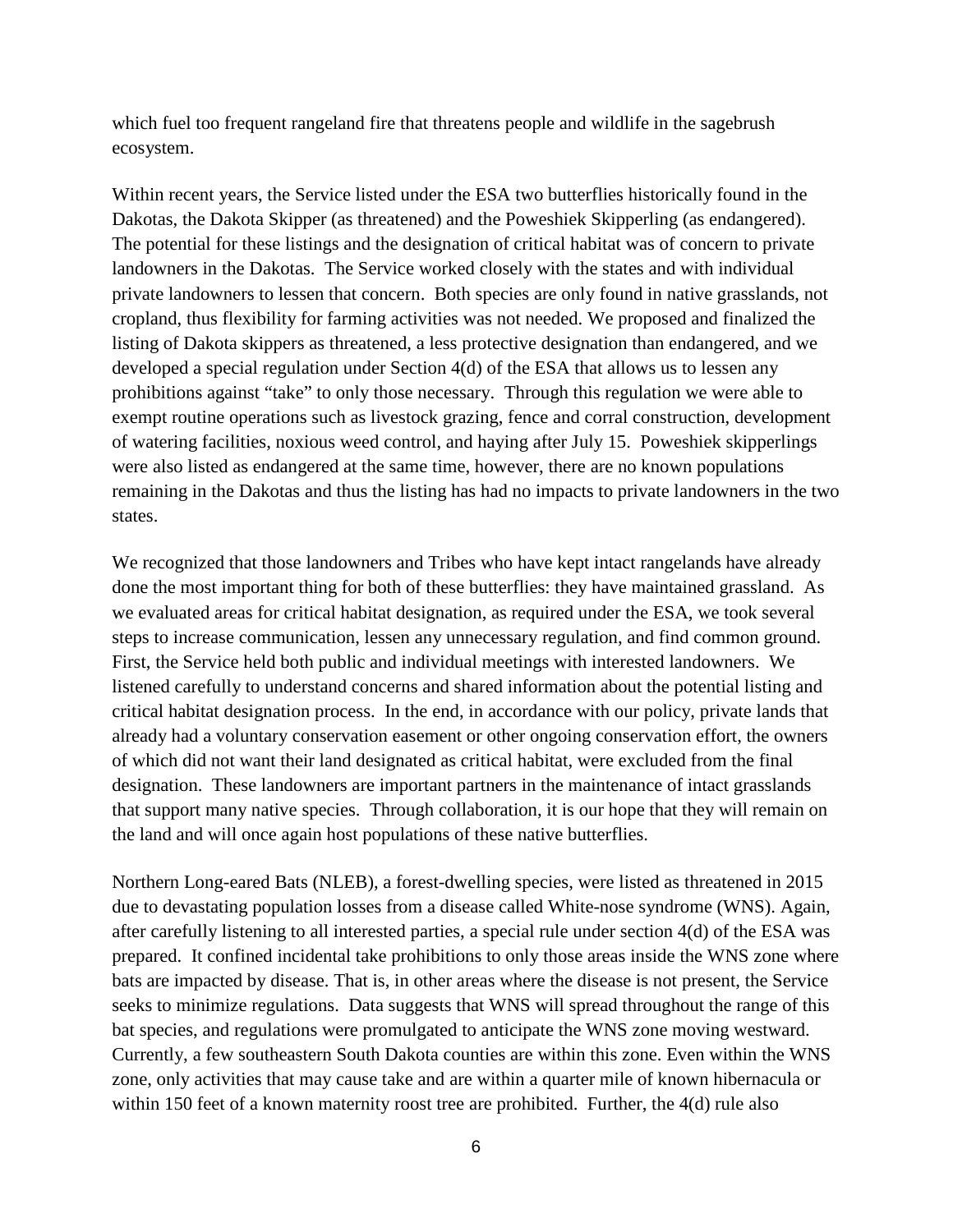exempts from any prohibition the act of removing bats from a house to be released outside and bats that need to be euthanized for rabies testing. No critical habitat was proposed or designated for this species, because the major and overwhelming threat to it is disease. In these ways, the Service sought to use the provisions of the ESA in the most common sense way that would protect the species from the major factor causing the decline and lessen any unnecessary regulations to landowners or industry.

The gray wolf is an iconic yet controversial example of the ESA's success in preventing extinction and promoting recovery. Wolves were extirpated from most of the lower 48 states early in the 20th century, with the exception of northern Minnesota and Isle Royale in Michigan. The gray wolf was added to the list of endangered species in 1974, with the listing of both the Northern Rocky Mountain gray wolf and the eastern timber wolf. By 1978, wolves were listed as an endangered species throughout the contiguous United States and Mexico, except for those wolves in Minnesota classified as threatened. With the protections afforded by the ESA, wolves were able to repopulate the Western Great Lakes (WGL) and Northern Rocky Mountain (NRM) regions, both through natural dispersal and the reintroduction of wolves into Yellowstone National Park and central Idaho in 1995 and 1996.

Since the species was first listed, the gray wolf has rebounded from the brink of extinction to exceed population targets set for the WGL and NRM and continuing to expand their range into Washington and Oregon. We have undertaken multiple delisting rulemakings in recent years, acknowledging the fact that these populations are biologically recovered. In 2011, the Service determined that gray wolves were successfully recovered in the WGL and NRM states of Montana, Idaho, eastern Washington, eastern Oregon, and north central Utah and delisted those distinct population segments. In 2012, the Service delisted gray wolves in the state of Wyoming. In 2014, the final rules delisting gray wolves in Wyoming and in the WGL were vacated by district courts, and ESA protections were reinstated for these populations. The wolves maintain federal protections while those decisions are on appeal.

While wolves in Idaho, Montana, eastern Oregon, eastern Washington, and north-central Utah remain de-listed, the Service continues to manage gray wolves elsewhere under the ESA. The Service works in close partnership with state agencies, Tribes, private landowners, and others throughout the wolf's range, and this cooperative effort is largely to thank for the rebound in wolf populations since the species was first listed. Wolf restoration has been an amazing success due to both the resiliency of wolves and the cooperative efforts of Federal, State, and Tribal agencies, conservation groups, and private citizens, including ranchers, sportsmen, and outfitters.

### **Conclusion**

In South Dakota and across the nation, the Service is working diligently to build and maintain open channels of communication, to develop trust, and to forge durable, collaborative